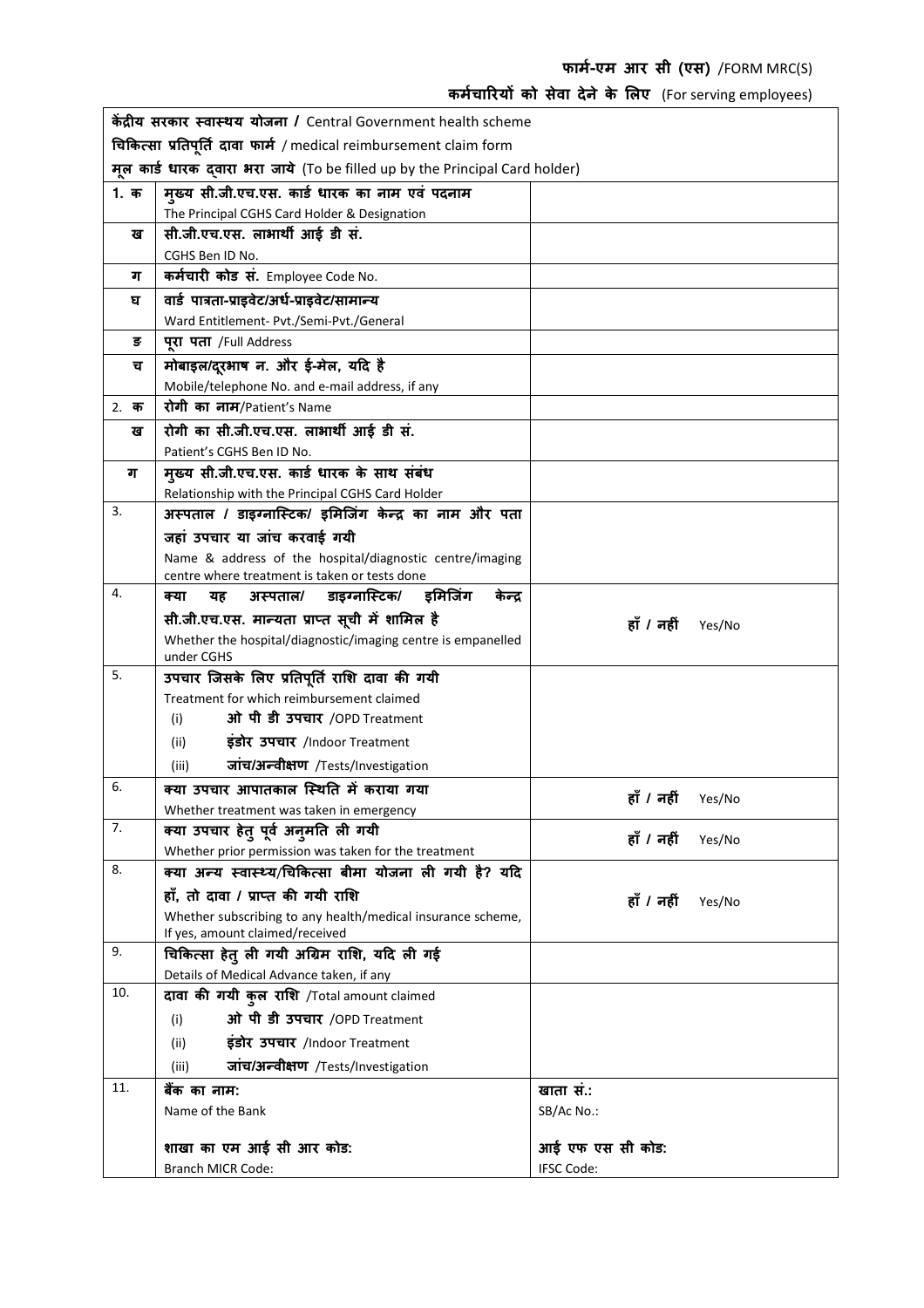## **घोषणा/** Declaration

मैं घोषणा करता/करती हूँ कि आवेदन में दिए गए विवरण मेरी जानकारी और विश्वास के अनुसार सही हैं और जिस व्यक्ति पर उक्त रकम खर्च की गई है, वह पूरी तरह मुझ पर आश्रित है। मैं केंद्रीय सरकार की स्वास्थ्य योजना का लाभार्थी हूँ और उपचार के समय मेरा सी.जी.एच.एस. कार्ड मान्य था। मैं नियम के तहत स्वीकार्य प्रतिपूर्ति के लिए सहमत हूँ।

I hereby declare that the statements made in the application are true to the best of my knowledge and belief and the person for whom medical expenses were incurred is wholly dependent on me. I am CGHS beneficiary and the CGHS card was valid at the time of treatment. I agree for the reimbursement as is admissible under the rules.

**Rदनांक /**Date:

**4थान/**Place:

मुख्य सी.जी.एच.एस. कार्ड धारक के हस्ताक्षर

Signature of the Principal CGHS Card Holder

#### <u>दस्तावेज संलग्न किए जाए / Documents to be attached</u>

- 1. कर्मचारी के सी.जी.एच.एस. कार्ड एवं रोगी के सी.जी.एच.एस. कार्ड की प्रति/Photocopy of the CGHS Card of the employee alongwith the patient's CGHS Card.
- 2. अन्**मति पत्र की प्रति, यदि अन्य /Copy of permission letter, if any.**
- 3. आपातकालीन स्थिति में, आपातकालीन सर्टिफिकेट (मूल रसीद)/Emergency certificate (original), in case of emergency.
- 4. **डिस्चार्ज विवरण की प्रति /Copy of the discharge summary.**
- 5. **एम्बूलेंस सर्टिफिकेट (मूल), यदि लागू है तो/**Ambulance Certificate (original), if any.
- 6. दावा की गयी राशि की प्रतिपूर्ति के लिए मूल बिल/कैश मेमो/वाउचर आदि/Original bills/cash memo/vouchers etc. for the reimbursement amount claimed.

### <u>महत्वपूर्ण/IMPORTANT</u>

**जहाँ लागू हो, निम्नलिखित सुचना/दस्तावेज जमा कराना सुनिश्चित करें/Kindly ensure to provide the** following information/documents, wherever applicable:

- 1. अस्पताल/डाईग्नास्टिक/इमिजिंग केंद्र से जांच की सारी सूचना प्राप्त करें (प्रत्येक टेस्ट का पूरा विवरण और दर तथा टेस्ट की सटीक संख्या, एक्सरे फिल्म आदि) क्योंकि दावा की गयी राशि की प्रतिपूर्ति प्रत्येक टेस्ट के लिए **नधाTरत सी.जी.एच.एस. क दर से पTरक लत क जाएगी/** Obtain Break up of Investigations from the hospital/diagnostic centre/imaging centre (details and rates of individual tests and the exact number of tests. X-ray films, etc.,) as the reimbursable amount is calculated as per approved CGHS rates per test.
- 2. मूल पेपर गुम हो जाने की स्थिति में, अनुलग्नक । के अनुसार हलफनामा भरकर जमा करें। बिल की सभी प्रतिलिपियां उपचार करने वाले वाले डाक्टर /विशेषज्ञ से सत्यापित करवाएँ / In case of loss of original papers, Affidavits as per Annexure-I to be submitted. All photocopies of the bills to be attested by the treating doctor/specialist.
- 3. कार्ड धारक की मृत्यु होने की स्थिति में, दावा की गयी राशि की प्रतिपूर्ति के लिए अनुलग्नक ।। के अनुसार **हलफनामा भरकर संलग्न करें /** In case of death of the card holder, Affidavit as per Annexure-II to be filled and attached to claim reimbursement.
- 4. इम्प्लैन्ट की स्थिति में, इम्प्लैन्ट की क्रम सं. सहित बिल न. एवं स्टिकर संलग्न करें / In case of implants, invoice No. alongwith sticker with serial number of the implant to be attached.
- 5. कोरोनरी स्टेंट की स्थिति में, स्टेंट के बाहरी पाउच संलग्न करें / In case of Coronary Stents, outer pouch of stents is to be enclosed.
- 6. पेसमेकर/आई सी डी आदि के प्रतिस्थापन की स्थिति में, पर्व पेसमेकर/आई सी डी के वारंटी सर्टिफिकेट की प्रति संलग्न करें/ In case of replacement of pacemaker / ICD etc. copy of the warranty certificate of earlier pacemaker/ICD may be enclosed.

## **नोट: सी.जी.एच.एस. सुSवधाओं का दqपयोग करना एक आपरा.धक ज ु ुम है। जानबुझकर तiयA को दबाने और झठा Sववरण ु** देने पर दंड संहिता के तहत सी.जी.एच.एस. कार्ड रदद किया जा सकता है। सेवारत कर्मचारियों के संबंध में उपयुक्त अनुशासनात्मक कार्रवाई की जाएगी।

Note: Misuse of CGHS facilities is a criminal offence. Penal action including cancellation on CGHS card may be taken in case of employees.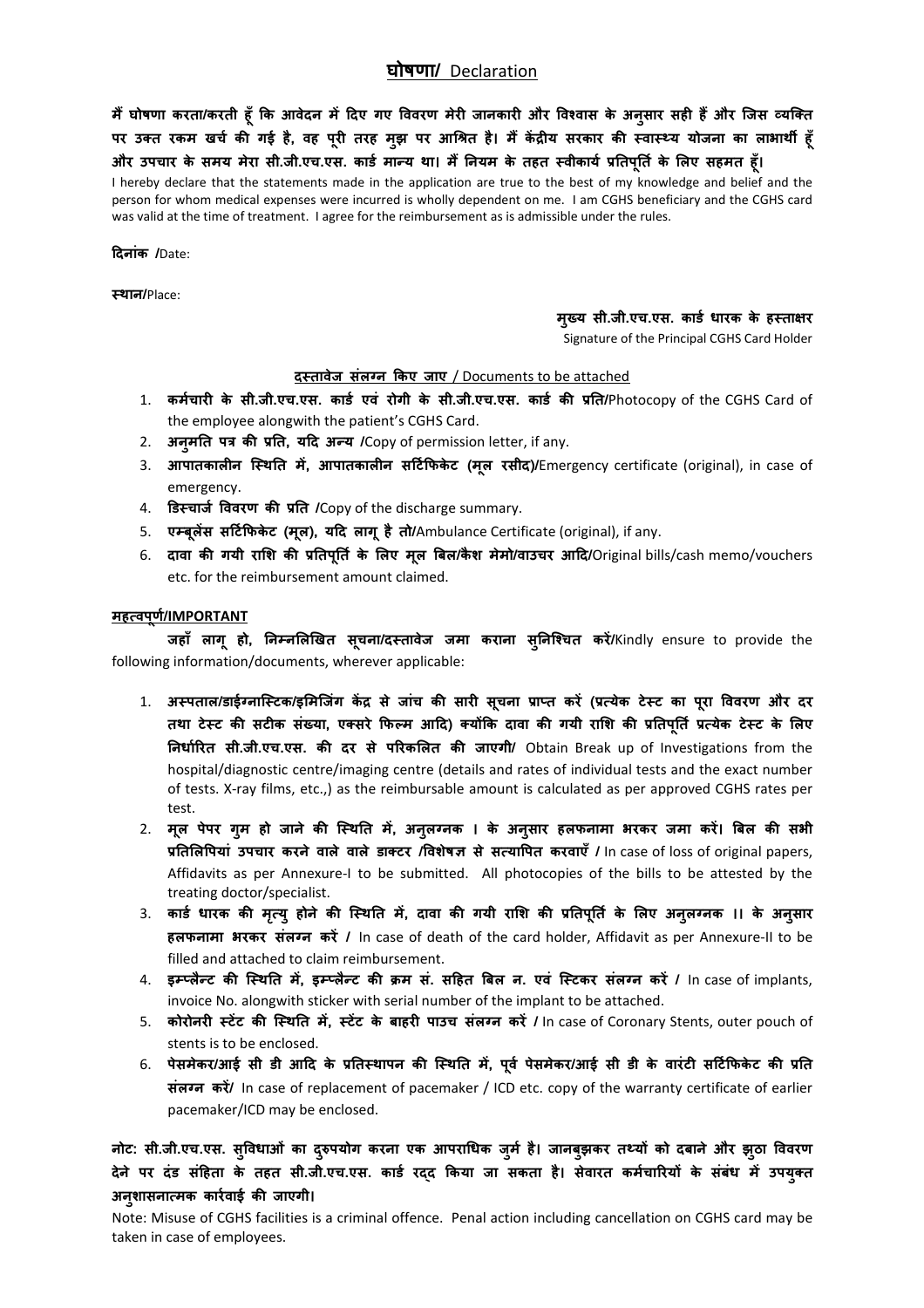# **अनदेशु INSTRUCTION**

### परिवारकी परिभाषा/DEFINITION OF FAMILY

**"**

(1) **पत/पKनी** Husband/Wife (**के वल पहलJ पKनी** First wife only)\*

- (2) आश्रित माता पिता / सौतेली माँ (यदि दत्तक हैं, केवल दत्तक और असली माता पिता नहीं) Dependent parents/Step Mother (In case of adoption, only adoptive & not real parents)
- (3) यदि दत्तक पिता की एक से अधिक पत्नियाँ हैं, केवल पहली पत्नी।

If adoptive father has more than one wife, the first wife only.

(4) **मRहला कमचारJ के लए अपने आ./त माता-Sपता या आ./त सास-ससुर को सिम लत करने का Sवक:प है; सेवा काल के दौरान Sवक:प के वल एक बार बदला जा सकता है।**

A female employee has a choice to include either her dependent parents or her dependent parents-in-law; option exercise can be changed only once during service.

### (5) बच्चे: निम्नलिखित शर्तों के रहते हुए कानूनन सम्मिलित दत्तक बच्चे, सौतेले बच्चे, सरक्षंता के लिए गए बच्चे **सम्मिलित हैं।**

 **Children:** including legally adopted children, step children and children taken as wards subject to the following conditions:

| (i)   | प् <b>त्र/Son</b>                               | कमाना शुरू करने या 25 वर्ष की आयु प्राप्त करने        |
|-------|-------------------------------------------------|-------------------------------------------------------|
|       |                                                 | तक जो भी पहले हो।                                     |
|       |                                                 | Till he start earning or attains the age of 25 years, |
|       |                                                 | whichever is earlier.                                 |
| (ii)  | प् <b>त्री/</b> Daughter                        | कमाना शुरू करने या शादी हो जाने तक, आयु की कोई        |
|       |                                                 | सीमा नहीं, जो भी पहले हो                              |
|       |                                                 | Till she start earning or gets married, irrespective  |
|       |                                                 | of the age limit, whichever may be earlier.           |
| (iii) | पुत्र किसी भी तरह की स्थाई विकलांगता से पीड़ित  | कोई आयु सीमा नहीं                                     |
|       | (शारीरिक या मानसिक) जैसा कि नीचे परिभाषित है।   | Irrespective age limit,                               |
|       | Son suffering from any permanent disability of  |                                                       |
|       | any kind (Physical or mental as defined below.  |                                                       |
| (iv)  | आश्रित तलाकशुदा/परित्यक्ता या अपने पति से अलग / | कोई आयु सीमा नहीं                                     |
|       | विधवा लड़कियां और आश्रित विवाहित /तलाकश्दा      | Irrespective of age limit                             |
|       | /करित्यक्ता या अपने पति से अलग/विधवा बहनें      |                                                       |
|       | Dependent divorced/abandoned or separated       |                                                       |
|       | from their husband/widowed daughters and        |                                                       |
|       | dependent unmarried/divorced abandoned or       |                                                       |
|       | separated from their husband/widowed sisters.   |                                                       |
| (v)   | आश्रित अवस्यक भाई                               | व्यस्क होने की आयु तक                                 |
|       | Dependent Minor brother(s)                      | Upto the age of becoming major,                       |

### 25 वर्ष ऊपर विकलांग पुत्र के लिए केन्द्रीय सरकार स्वास्थ्य योजना की सुविधाएं प्राप्त करने हेतु कृपया सक्ष्म प्राधिकारी दवारा जारी विकलांगता का प्रमाण-पत्र संलग्न करें।

For the purpose of availing CGHS facility for a disabled sons above 25 years, Please attach a copy of the certificate of disability issued by the competent authority.

## विकलांगता: विकलांग व्यक्ति (समान अवसर, अधिकारों की सुरक्षा तथा पूर्ण भागीदारी) अधिनियम, 1995 (1996 का 1) की धारा 2(1) में निर्धारित विकलांगता होगी जो कि नीचे प्रस्तुत की गई है:

**Disability:** will be as defined in Section 2(1) of the persons with disabilities (Equal opportunities protection of rights and full participation) Act, 1995 (No.1 of 1996) which is reproduced below: